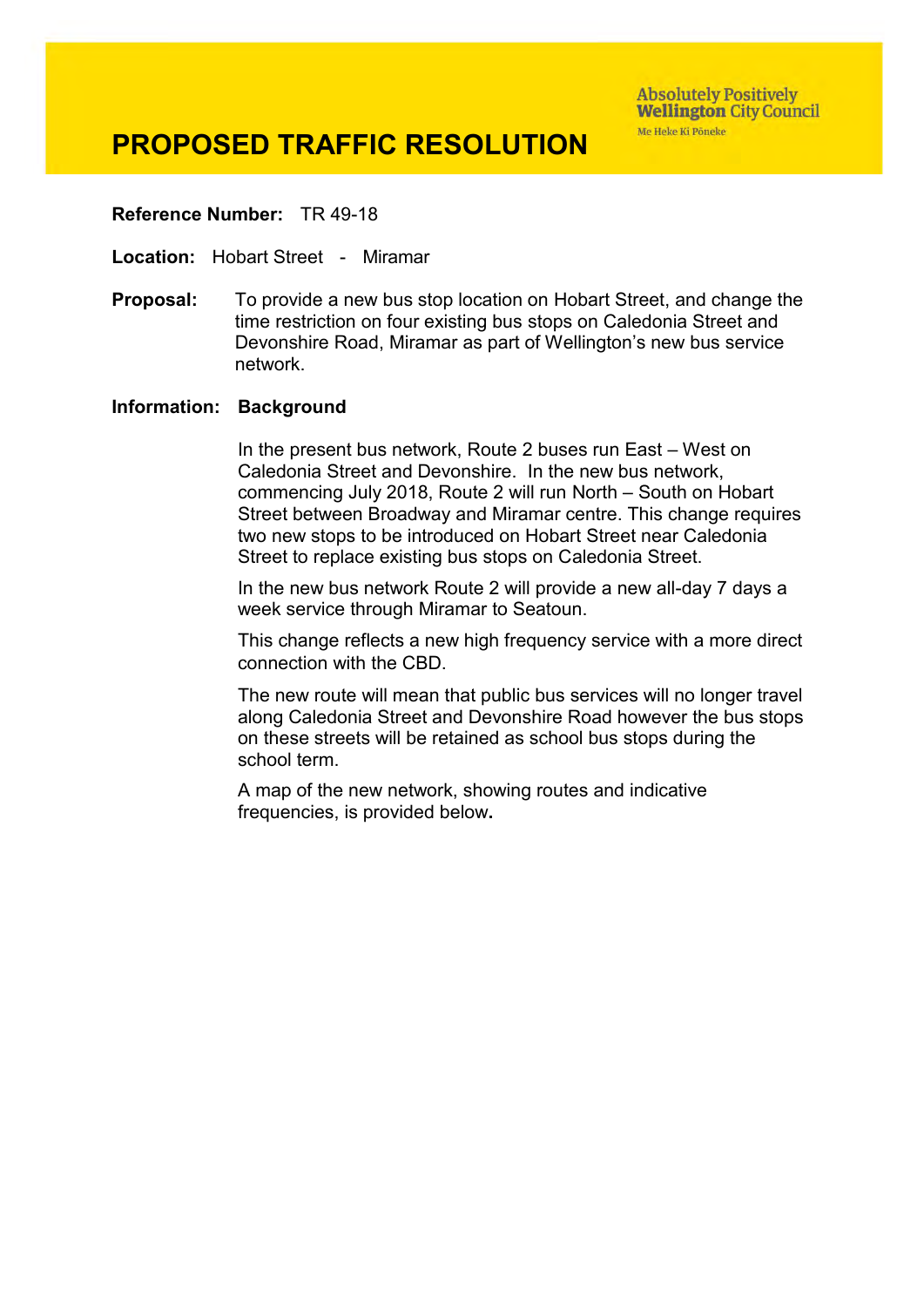Absolutely Positively<br>Wellington City Council Me Heke Ki Põneke



The planned frequency of Route 2 is:

| Weekdays        |                                                            |
|-----------------|------------------------------------------------------------|
| 6:00am          | Every 10 min during the day<br>Every 30 min in the evening |
| 11:45pm         |                                                            |
| <b>Saturday</b> |                                                            |
| 6:30am          | Every 15 min during the day<br>Every 30 min in the evening |
| 11:45pm         |                                                            |
| <b>Sunday</b>   | Every 15 min during the day<br>Every 30 min in the evening |
| 7:00am          |                                                            |
| 11:15pm         |                                                            |

## **Proposed bus stop**

The change to the bus route requires two new stops to be introduced on Hobart Street near Caledonia Street to replace the existing stops currently on Caledonia Street and serve the wider area. Two options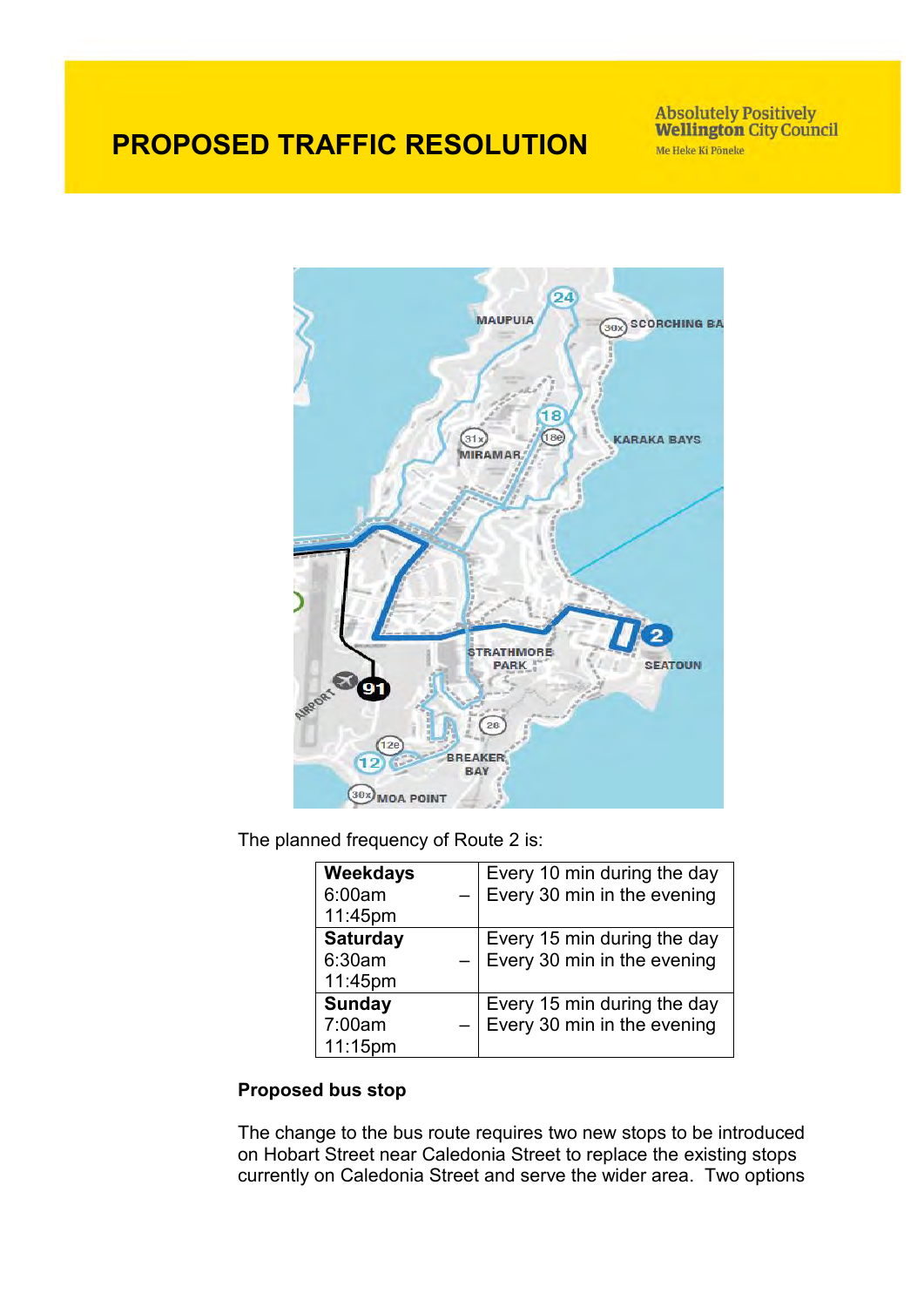**Absolutely Positively Wellington City Council** Me Heke Ki Põneke

for the placement of bus stops were consulted on by the Greater Wellington Regional Council. Plans of the options are provided below.

The preferred location is option 2 following analysis of feedback and consideration of the safety and accessibility for users of the stops. This option places the stops South of the intersection of Caledonia Street creating one new stop and utilising an existing stop.

The new bus stop would be supported with "no stopping restrictions" adjacent to the bus stop to ensure the bus can position itself parallel to the kerb and exit the bus stop effectively. It will also facilitate the safe access to/from the bus for all users of the service.

For the city bound stop there is a proposals to include a bus shelter at this stop.

Although there are no marked parking spaces in the proposed locations outside the residential properties the bus stop and no stopping restrictions will prevent parking. However all the properties in the vicinity have provision for off street parking.

While the public bus service will no longer travel along Caledonia Street and Devonshire Road, school services will continue to use these streets and the existing bus stops will be retained as school bus stops during the school term.

As a result the following changes are proposed to bus stops on Caledonia Street and Devonshire Road:

The two North side Bus stops on Caledonia Street (#6030 and #6031) will provide for 1 morning school bus trip and 9 afternoon school bus trips so therefore can be time limited to 8.15 – 8.45am, 2.15 – 4.45pm, Monday to Friday, during school terms. Bus stop #6031 would also be reduced in length as only one bus is required to be accommodated on the bus stop at any time. No stopping lines would be marked across the existing driveways in advance of the bus stop to allow buses to pull into the bus stop parallel to the kerb. The reduction in space required for the bus stop would create an extra car parking space in the area.

The two South side Bus stops on Caledonia Street (#7030 and #7031) will provide for 7 morning school bus trips and 1 afternoon school bus trip so therefore can be time limited to 7.30 – 8.30am, 3.30 – 4pm, Monday to Friday, during school terms. Bus stop #7031 will also be reduced in length as only one bus is required to be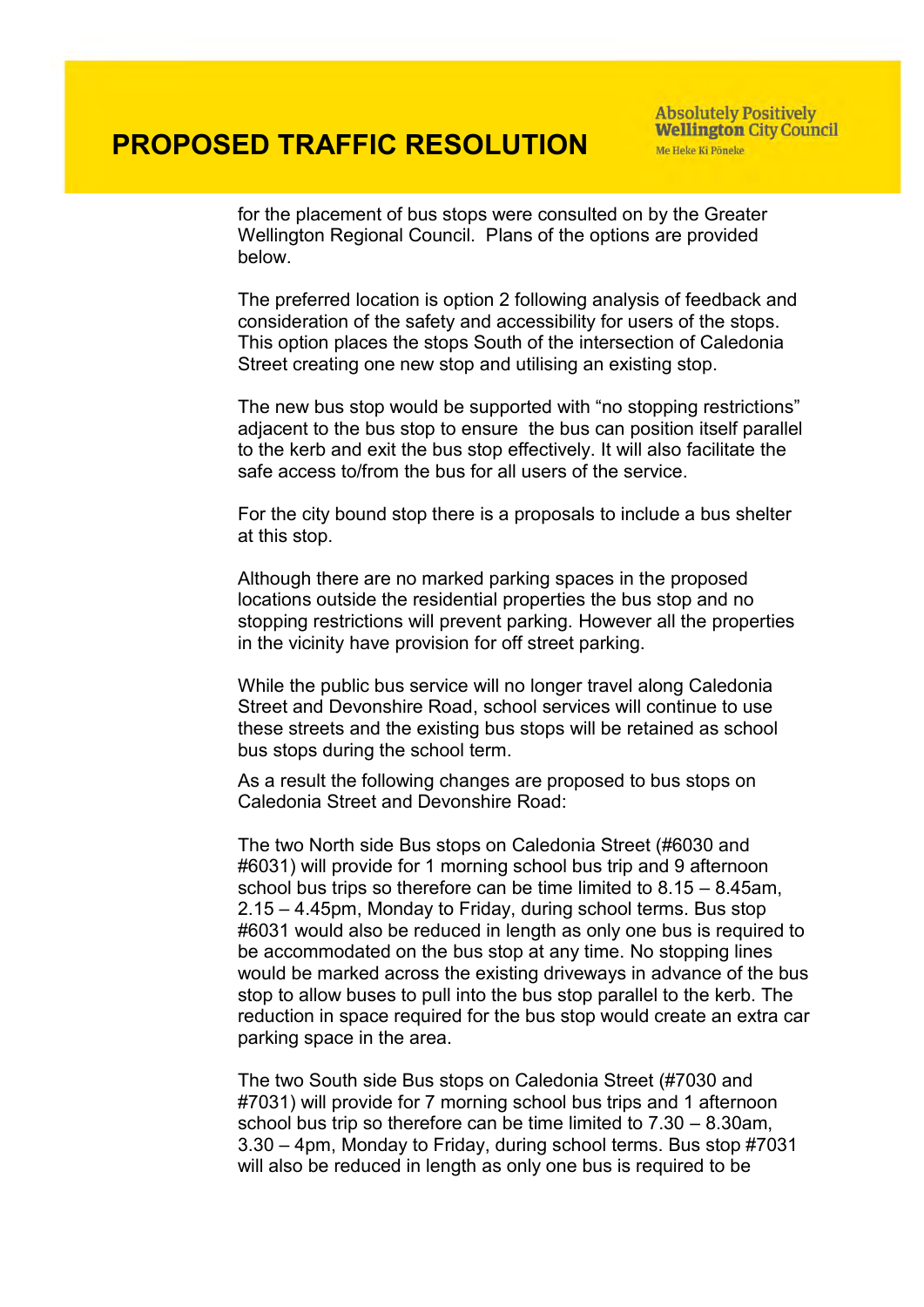accommodated on the bus stop at any time. However the length of the bus stop would only be reduced in length to 24m. This is to include the bus entry distance in the marked bus stop that is usually defined by no stopping lines, so that when the bus stop is not active, the area can be used for parking. The reduction in space required for the bus stop would also create an extra car parking space in the area.

A plan of the affected Caledonia Street bus stops is provided in Attachments 1 & 2.

The two North side Bus stops on Devonshire Road (#6082 and #6083) will be served by 2 afternoon school trips so therefore can be time limited to 2.15 – 4.00pm, Monday to Friday, during school terms. Bus stop #7082 on Devonshire Road will be served by 1 morning school trip so therefore can be time limited to 7.45 – 8.15am, Monday to Friday, during school terms.

At all other times the areas will be available for car parking providing a net gain of nine spaces.

A plan of the affected Devonshire Road bus stop layout is provided in Attachment 3.

Greater Wellington will manage the installation of infrastructure at the new locations in consultation with WCC ahead of the new bus network going live in July 2018.

### **Consultation**

Greater Wellington has consulted residents and businesses on proposals within the vicinity of intersection of Hobart Street, Caledonia Street and Devonshire Street. This involved letter dropping all households and businesses in the area with information on two possible options for the new bus stops. These options were;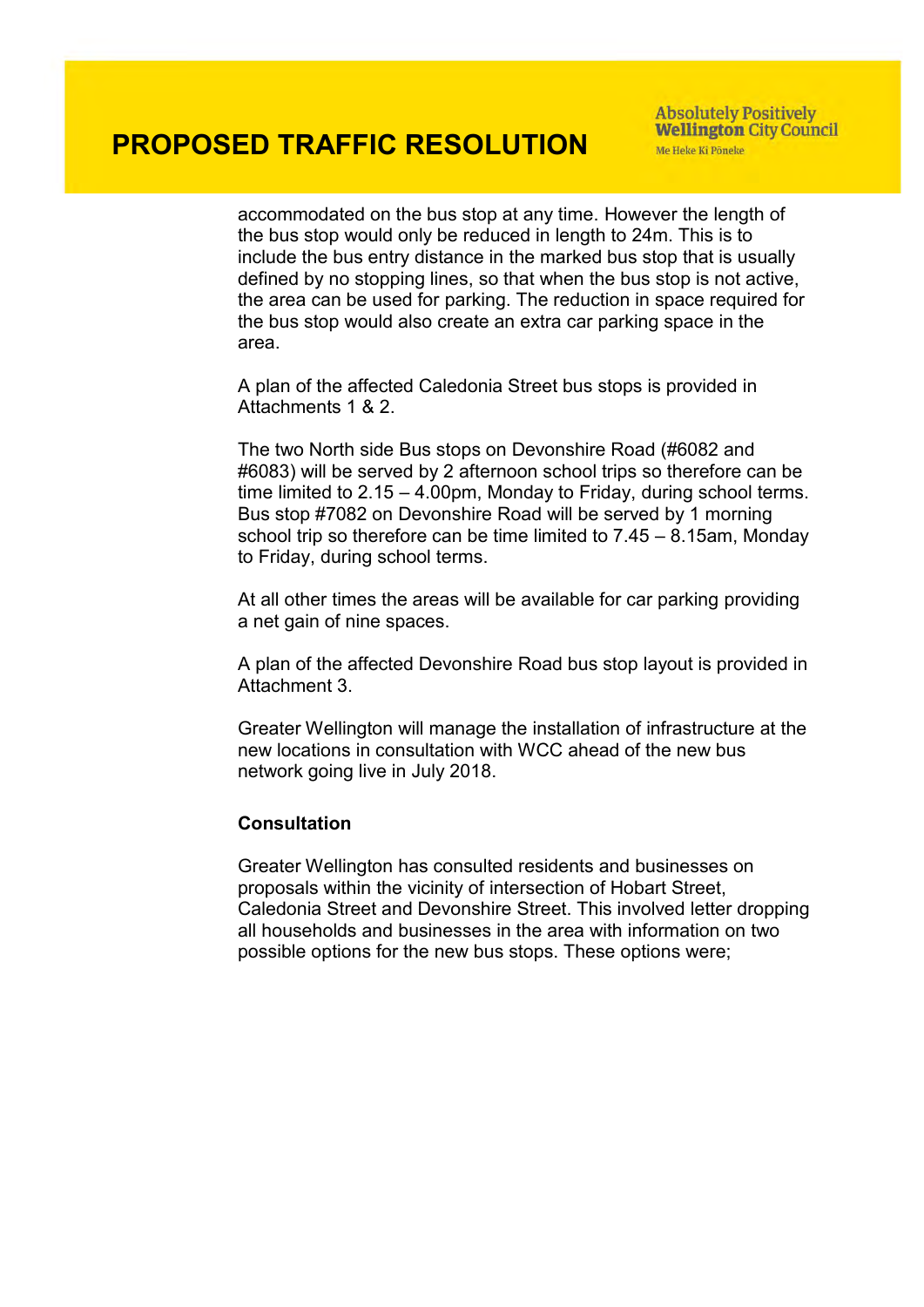**Absolutely Positively<br>Wellington City Council** Me Heke Ki Põneke

Option One - proposal for bus stops outside numbers 62/66 and numbers 75/77 with associated no stopping restrictions.

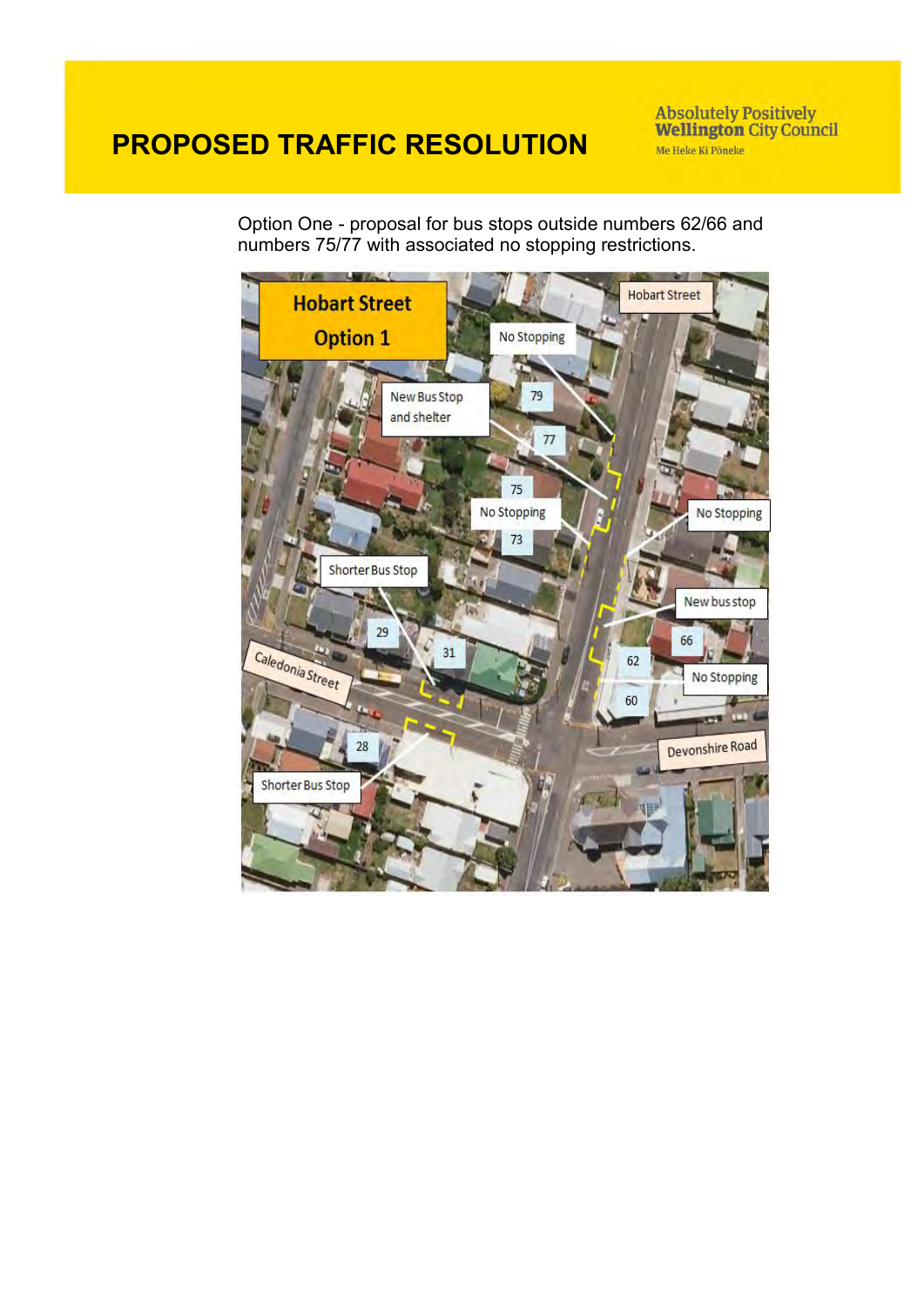**Absolutely Positively<br>Wellington City Council** Me Heke Ki Põneke

Option Two - proposal for bus stops using the exiting stop outside Miramar Uniting Church and a new stop outside numbers 57/59 together with associated no stopping restrictions.

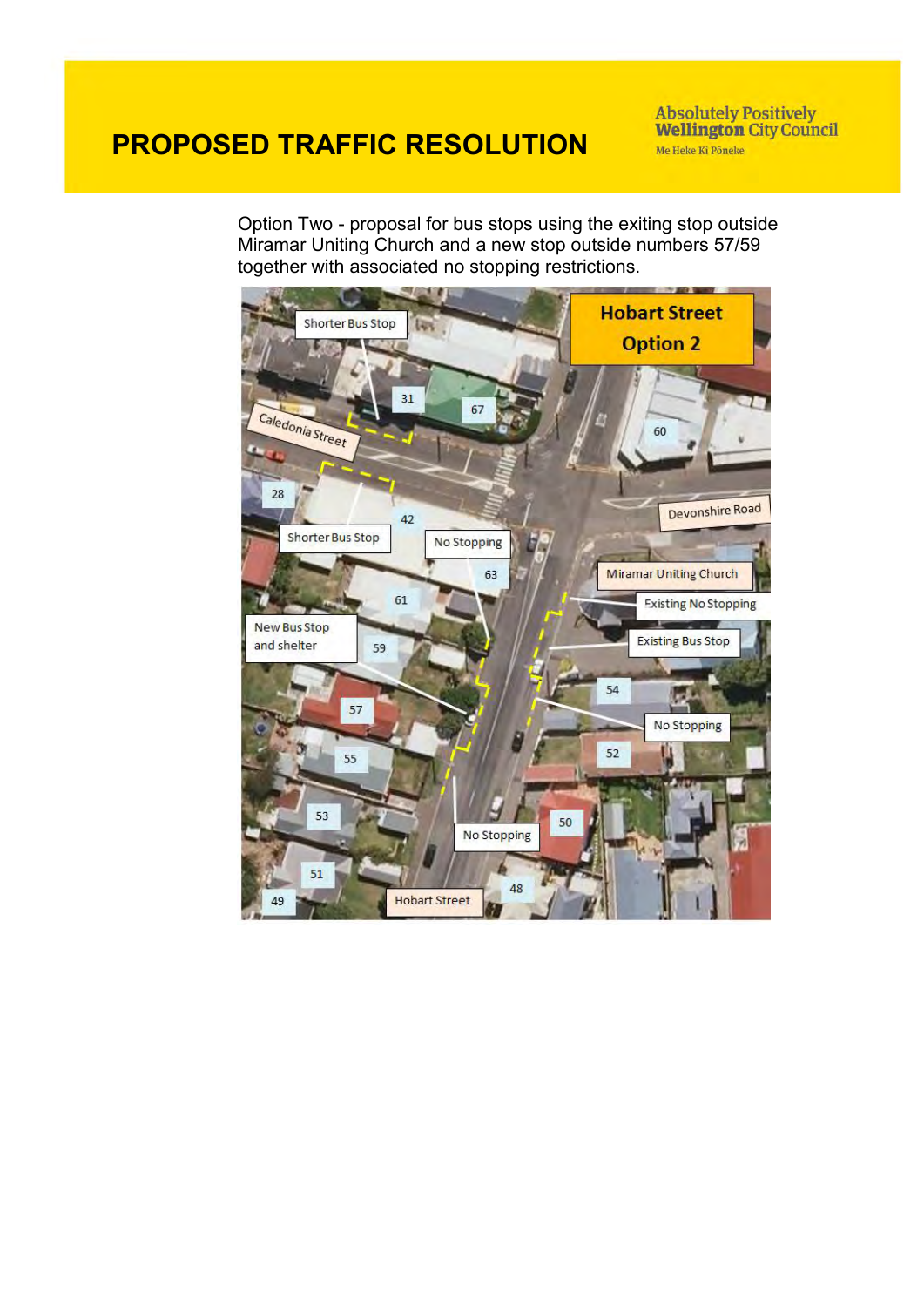Feedback on the bus stop location options generated 20 replies which showed an overall preference for option 2.

Of the replies seven were in favour of Option 1 and 11 in favour of Option two with two replies rejecting both options. The feedback received for each option can be summarised as follows

| Supporting option one                                                                |  |
|--------------------------------------------------------------------------------------|--|
| Concerns over congestion at the intersection made option 1<br>preferred option.      |  |
| The local loss of on street residential parking                                      |  |
| Road Safety                                                                          |  |
| Already significant taxi parking near the intersection and the<br>proposed locations |  |
| Supporting option two                                                                |  |
| Does not affect householders plans to build a garage                                 |  |
| The Church has off street parking                                                    |  |
| Less on street residential parking lost                                              |  |
| <b>Road Safety</b>                                                                   |  |
| Loss of parking will not affect businesses                                           |  |

General comments focused on

- The issue of airport parking in the area.
- The location and provision of the median islands on Caledonia St / Devonshire Rd
- How will the proposed Hobart Street cycleway and parking be managed and
- There was support for the shorter bus stops on Caledonia St (time and length) and the resultant parking opportunity this presented.

From a purely operational perspective either of the options would function satisfactorily. While the feedback received for both locations was similar in nature there was a small majority that preferred option two. On balance Option 2 uses an existing stop and has the least effect on parking. As a result the proposed locations are seen as safe and suitable positions for bus stops, the frequency of the service and likely use of these bus stops.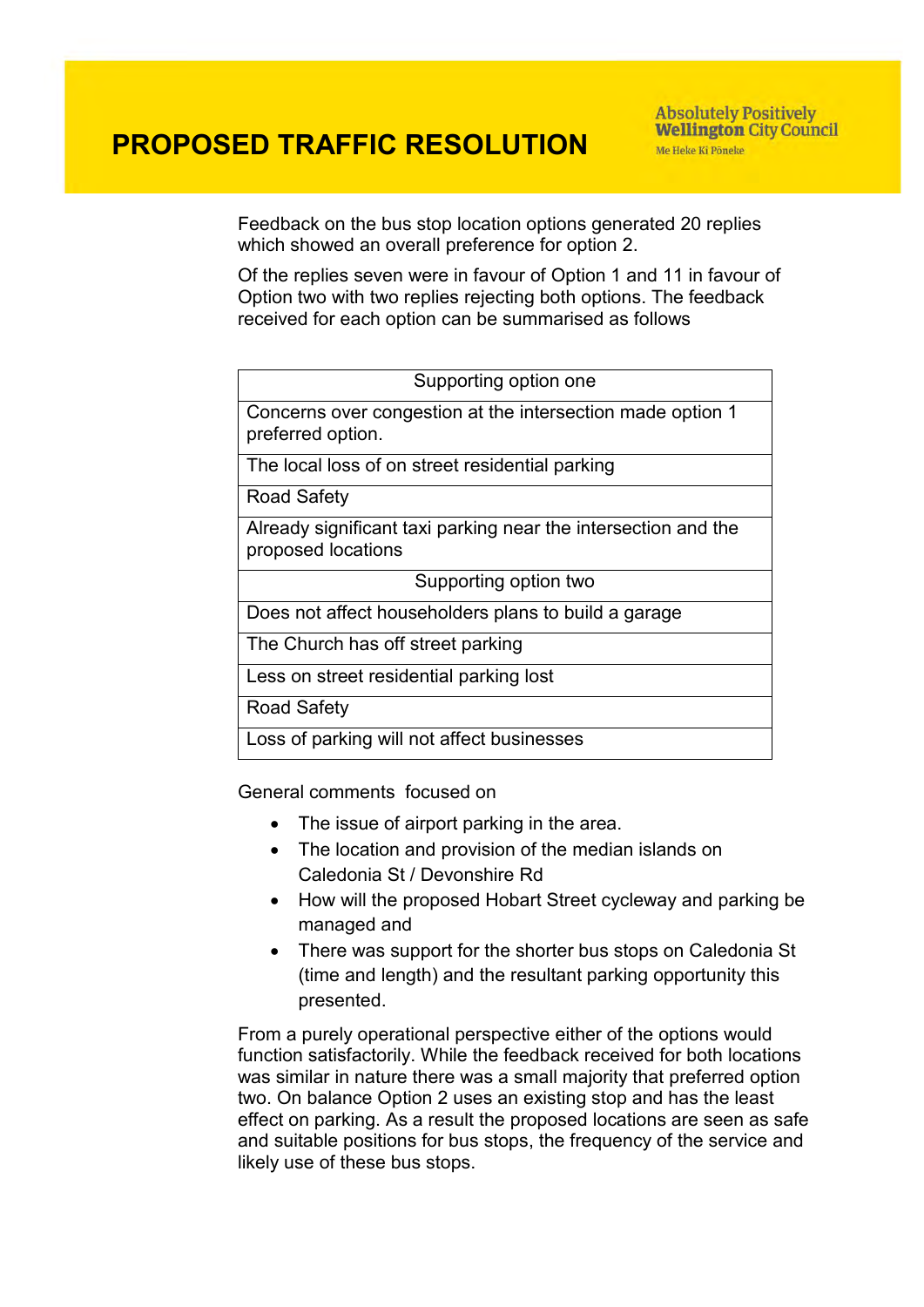**Absolutely Positively Wellington City Council** Me Heke Ki Pôneke

There are plans to upgrade the islands at the intersection of Caledonia and Hobart streets as part of programmed resurfacing. These changes will accommodate the new bus route through this area.

Proposal for a cycleway will not be precluded by the changes to bus stops. Neither will the recent changes to parking in the area be affected by the proposed bus stops other than the localised loss of parking to create the new bus stop on Hobart Street.

#### **Key dates:**

| 1) Advertisement in the Dominion Post Newspaper         | 16 March 2018 |
|---------------------------------------------------------|---------------|
| 2) Feedback period closes.                              | 30 March 2018 |
| 3) Report sent to City Strategy Committee for approval. | 19 April 2018 |
| 4) Feedback may result in further consultation or       |               |

amendment as appropriate.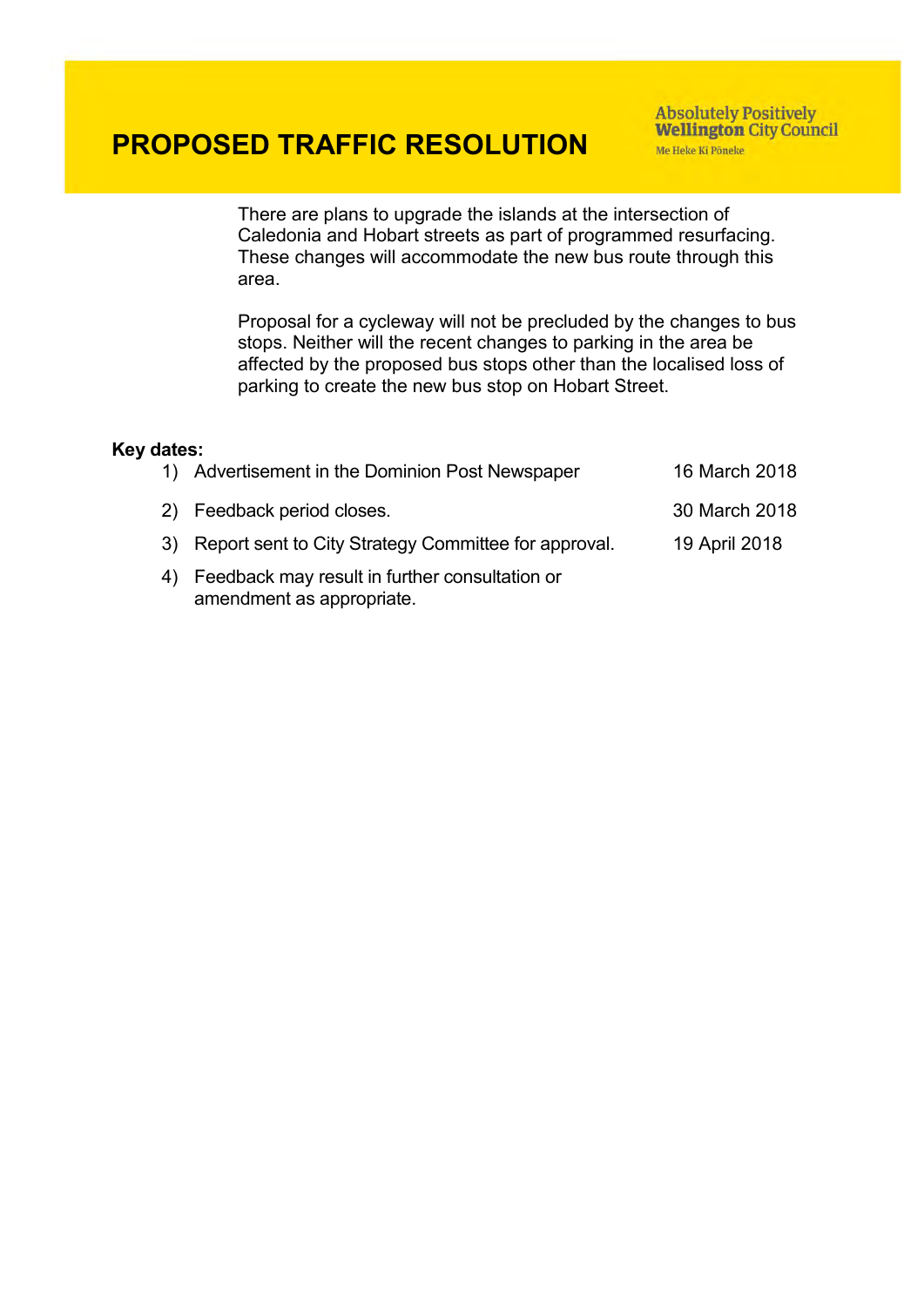Absolutely Positively<br>Wellington City Council Me Heke Ki Põneke

## **Legal Description:**

Add to Schedule B (class restricted parking) of the Traffic Resolution Schedule

| <b>Column Two</b> | <b>Column Three</b>                 |
|-------------------|-------------------------------------|
| Bus Stop, at all  | West side, commencing 34 metres     |
| times             | south of its intersection with      |
|                   | Caledonia Street (Grid coordinates, |
|                   | x= 1751754.77 m, y= 5423951.58      |
|                   | m), and extending in a southerly    |
|                   | direction following the western     |
|                   | kerbline for 15 metres              |
|                   |                                     |

Add to Schedule D (no stopping restrictions) of the Traffic Resolution Schedule

| <b>Column One</b><br><b>Hobart Street</b> | <b>Column Two</b><br>No Stopping, at all<br>times | <b>Column Three</b><br>East side commencing 29 metres<br>south of its intersection Devonshire<br>Road (Grid coordinates x=<br>1751767.1 m, y= 5423949.5 m), and<br>extending in a southerly direction<br>following the eastern kerbline for 9<br>metres.                |
|-------------------------------------------|---------------------------------------------------|-------------------------------------------------------------------------------------------------------------------------------------------------------------------------------------------------------------------------------------------------------------------------|
| <b>Hobart Street</b>                      | No Stopping, at all<br>times                      | West side, commencing 28 metres<br>south of its intersection with<br>Caledonia Street (Grid coordinates,<br>x= 1751754.77 m, y= 5423951.58<br>m), and extending in a southerly<br>direction Following the western<br>kerbline for 6 metres.                             |
| <b>Hobart Street</b>                      | No Stopping, at all<br>times                      | West side, commencing 49 metres<br>south of its intersection with<br>Caledonia Street (Grid coordinates,<br>x= 1751754.77 m, y= 5423951.58<br>m), and extending in a southerly<br>direction Following the western<br>kerbline for 9 metres.                             |
| <b>Caledonia Street</b>                   | No stopping, at all<br>times                      | North side, commencing 42metres<br>West of the prolonged western<br>kerbline of Hobart Street (Grid<br>Coordinates $X = 1,751,758.79, Y =$<br>5,423,965.40) and extending in a<br>Westerly direction following the<br>northern kerbline for a distance of 10<br>metres. |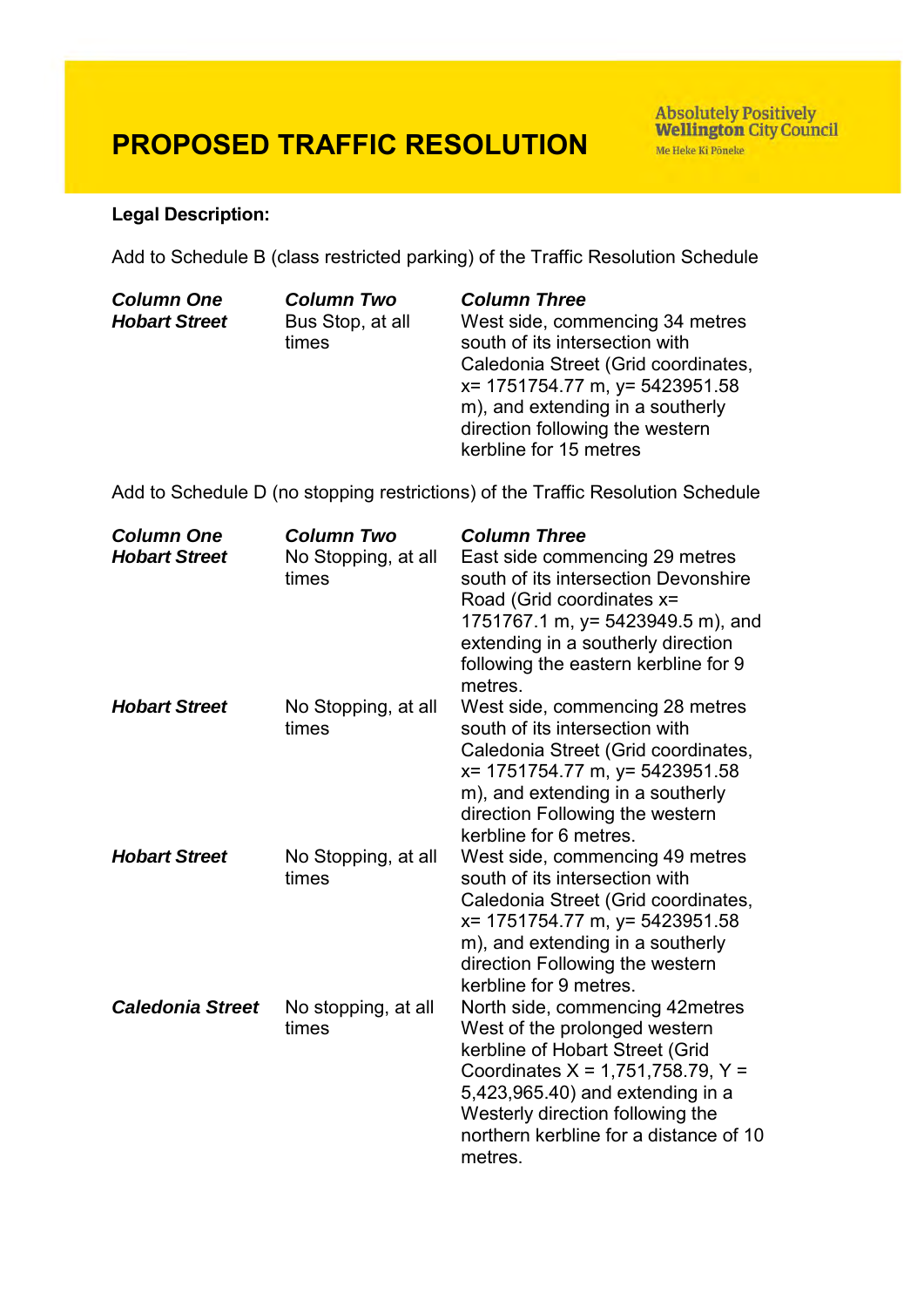Absolutely Positively<br>Wellington City Council Me Heke Ki Põneke

Amend Schedule B (class restricted parking) of the Traffic Resolution Schedule

| <b>Column One</b>       | <b>Column Two</b>                                                                                  | <b>Column Three</b>                                                                                                                                                                                                                                                                                                |
|-------------------------|----------------------------------------------------------------------------------------------------|--------------------------------------------------------------------------------------------------------------------------------------------------------------------------------------------------------------------------------------------------------------------------------------------------------------------|
| <b>Caledonia Street</b> | Bus stop<br>$8.15 - 8.45$ am,<br>$2.15 - 4.45$ pm,<br>Monday to Friday,<br>School Term Only        | North side, commencing 148.5<br>metres West of its intersection with<br>Kauri Street (Grid Coordinates<br>X=1,751,659.31, Y=5,423,996.49)<br>and extending in a Westerly direction<br>following the northern kerbline for 11<br>metres.<br>(Metlink bus stop #6030)                                                |
| <b>Caledonia Street</b> | Bus stop<br>$8.15 - 8.45$ am,<br>$2.15 - 4.45$ pm,<br>Monday to Friday,<br><b>School Term Only</b> | North side, commencing 27m West<br>of the prolonged western kerbline of<br>Hobart Street (Grid Coordinates X =<br>$1,751,758.79, Y = 5,423,965.40$ ) and<br>extending in a Westerly direction<br>following the northern kerbline for a<br>distance of 15 metres.<br>(Metlink bus stop #6031)                       |
| <b>Caledonia Street</b> | Bus stop<br>$7.30 - 8.30$ am,<br>$3.30 - 4pm,$<br>Monday to Friday,<br>School Term Only            | South side, commencing 37 metres<br>West of its intersection with Miro<br>Street (Grid Coordinates X =<br>$1,751,553.74$ , $Y = 5,424,013.95$ ) and<br>extending in a westerly direction<br>following the southern kerbline for 14<br>metres.<br>(Metlink bus stop #7030)                                          |
| <b>Caledonia Street</b> | Bus stop<br>$7.30 - 8.30$ am,<br>$3.30 - 4 \text{pm}$ ,<br>Monday to Friday,<br>School Term Only   | South side, commencing 20 metres<br>West of the prolonged Western<br>kerbline of Hobart Street (Grid<br>Coordinates $X = 1,751,754.69, Y =$<br>5,423,951.51) and extending in a<br>Westerly direction following the<br>southern kerbline of Caledonia Street<br>for a distance of 24m.<br>(Metlink bus stop #7031) |
| <b>Devonshire Road</b>  | Bus stop<br>$2.15 - 4.00$ pm,<br>Monday to Friday,<br><b>School Term Only</b>                      | North side, commencing 28.5 metres<br>West of its intersection with Ira Street<br>(Grid Coordinates $X = 1,752,330.96$ ,<br>$Y = 5,423,932.81$ and extending in<br>a westerly direction following the<br>Northern kerbline for 14.5 metres.<br>(Metlink bus stop #6083)                                            |
| <b>Devonshire Road</b>  | Bus stop<br>$2.15 - 4.00$ pm,                                                                      | North side, commencing 85 metres<br>East of its intersection with Ellesmere                                                                                                                                                                                                                                        |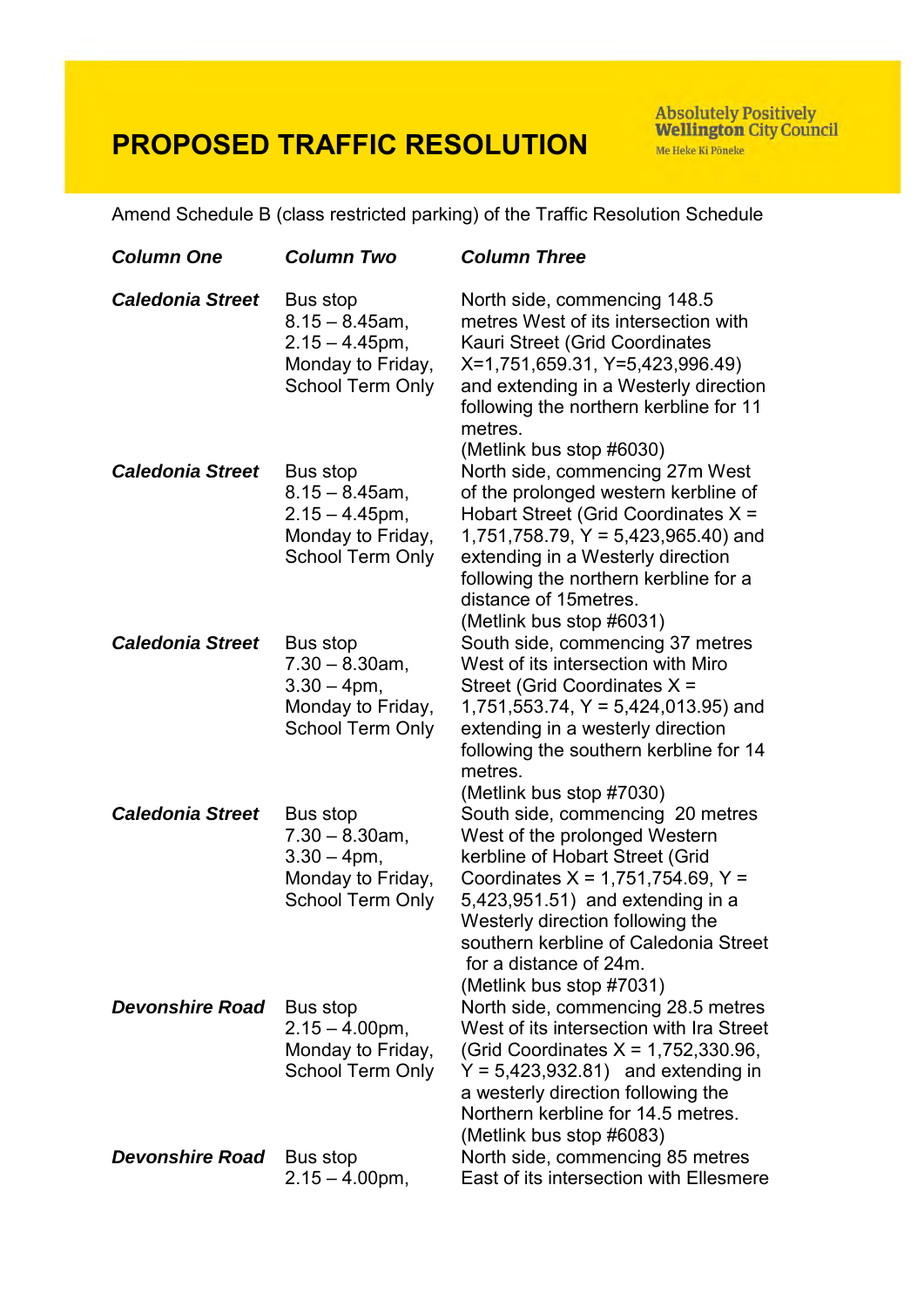Absolutely Positively<br>Wellington City Council Me Heke Ki Pôneke

|                        | Monday to Friday,<br><b>School Term Only</b>                                  | Avenue (Grid Coordinates $X =$<br>$1,751,953.13, Y = 5,423,975.85$<br>and extending in an Easterly<br>direction following the Northern<br>kerbline for 13.5 metres.<br>(Metlink bus stop #6082)                                                                               |
|------------------------|-------------------------------------------------------------------------------|-------------------------------------------------------------------------------------------------------------------------------------------------------------------------------------------------------------------------------------------------------------------------------|
| <b>Devonshire Road</b> | Bus stop<br>$7.45 - 8.15$ am,<br>Monday to Friday,<br><b>School Term Only</b> | South side, commencing 133 metres<br>west of its intersection with Torridon<br>Street (Grid Coordinates X =<br>1,752,202.50, $Y = 5,423,977.44$ ) and<br>extending in a Westerly direction<br>following the Southern kerbline for<br>14.5 metres.<br>(Metlink bus stop #7082) |

| Prepared By: | <b>Stephen Harte</b> |
|--------------|----------------------|
| Approved By: | <b>Steve Spence</b>  |
| Date:        | <b>12 March 2018</b> |

Prepared By : **Stephen Harte** (Implementation Manager Network Improvements) (Chief Transport Advisor)

## **WCC Contact:**

Stephen Harte Implementation Manager Network Improvements Wellington City Council 101 Wakefield Street / PO Box 2199, Wellington Phone: +64 4 803 8084 Email: Stephen.Harte@wcc.govt.nz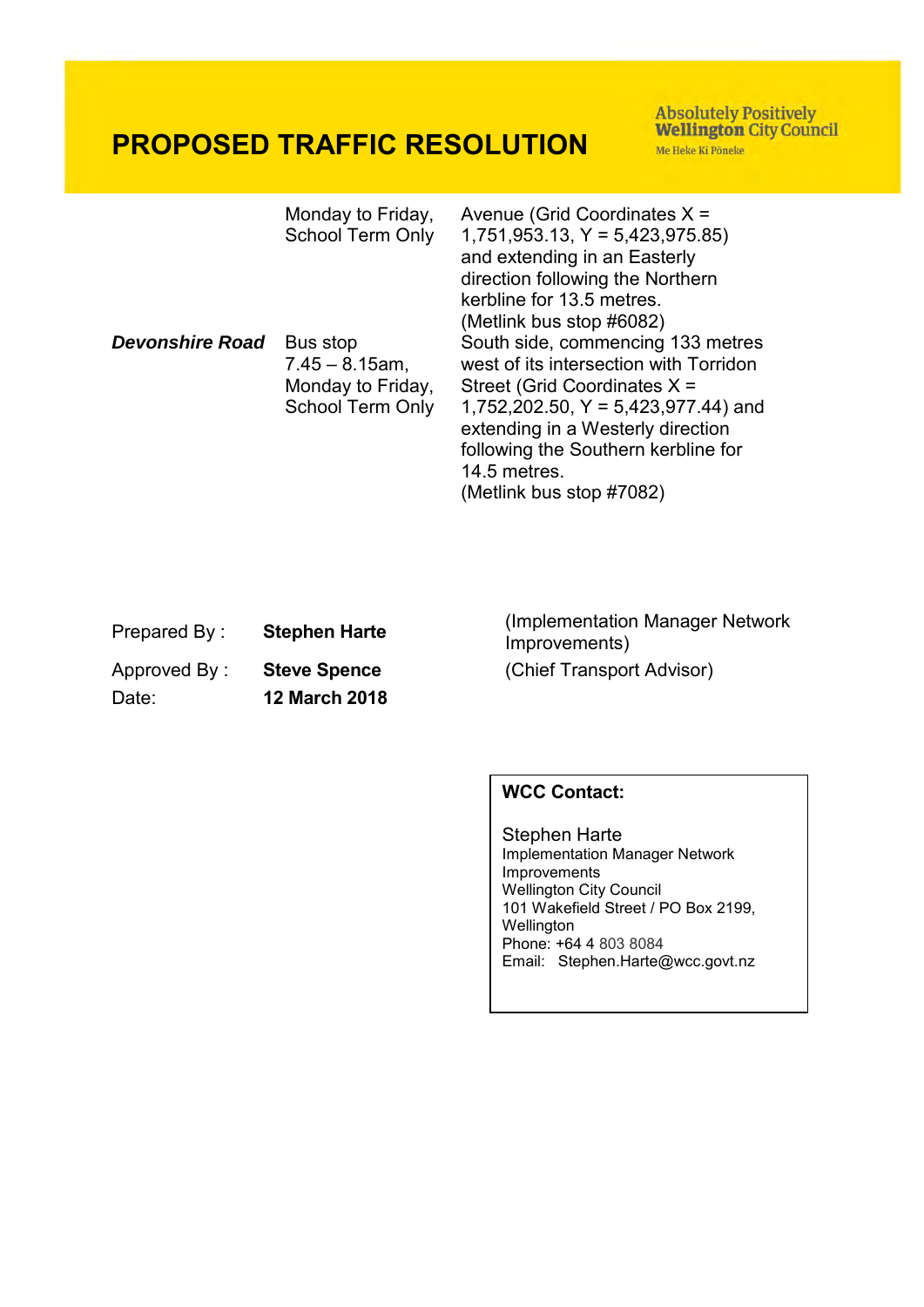Absolutely Positively<br>Wellington City Council Me Heke Ki Põneke

# **PROPOSED TRAFFIC RESOLUTION**

### **Attachment 1: Bus Stop Changes Caledonia Street (bus stops 6030 and 7030)**



AMENDED BUS STOP TIME

Note Copyright CRIVIC INDIAN 2016

or. All kissonate chick are made to senior the curricity and sculptcy of the internation priced. Your use of the<br>So reads available through the Chicker Wellington call Young in entirely at your cost. If your meditie tellis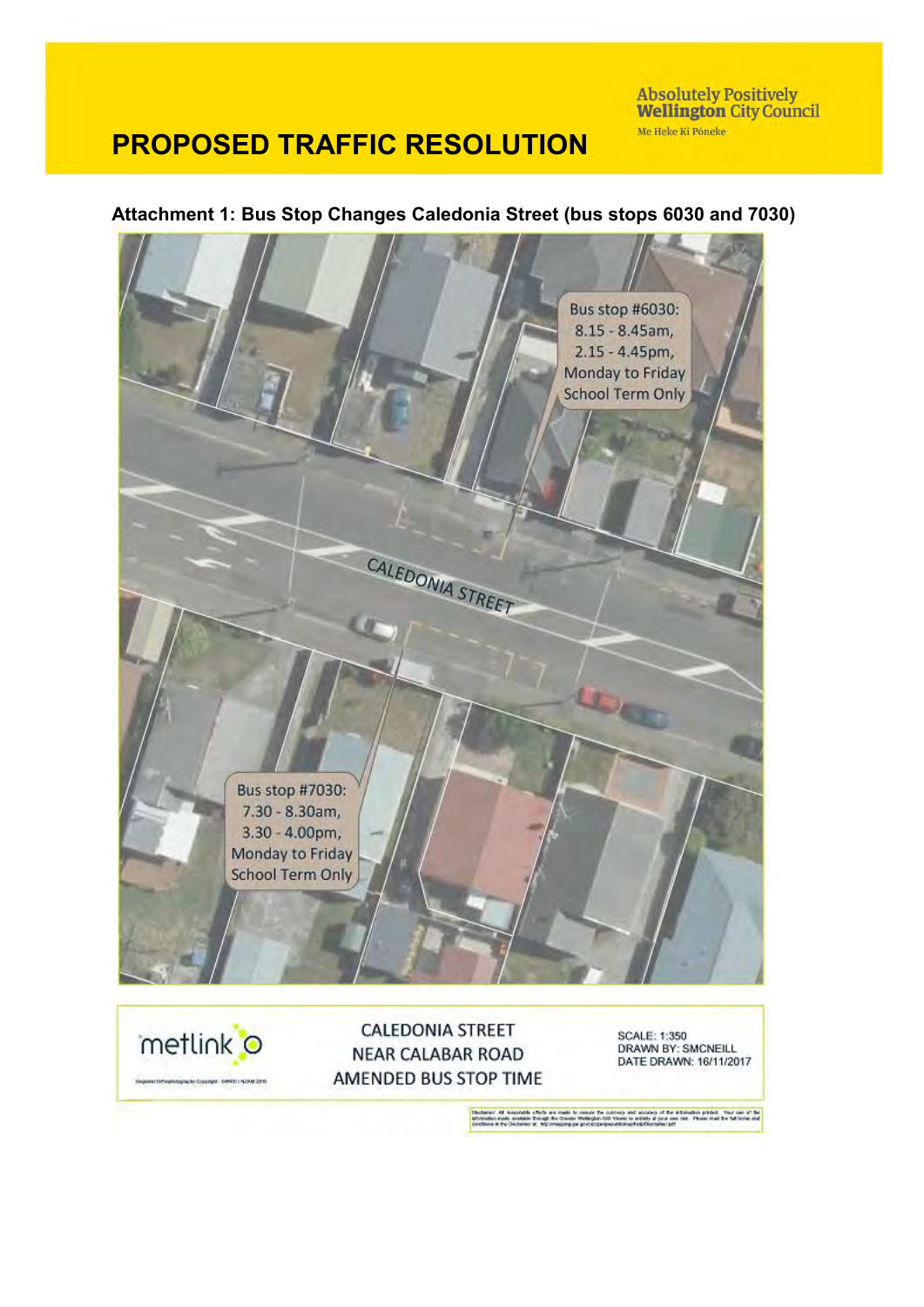Absolutely Positively<br>Wellington City Council Me Heke Ki Põneke

## **Attachment 2: Bus Stop changes Caledonia Street (bus stops 6031 and 7031)**



Disclaimer: All reasonable efforts are made to ensure the currency and accuracy of the information printed.